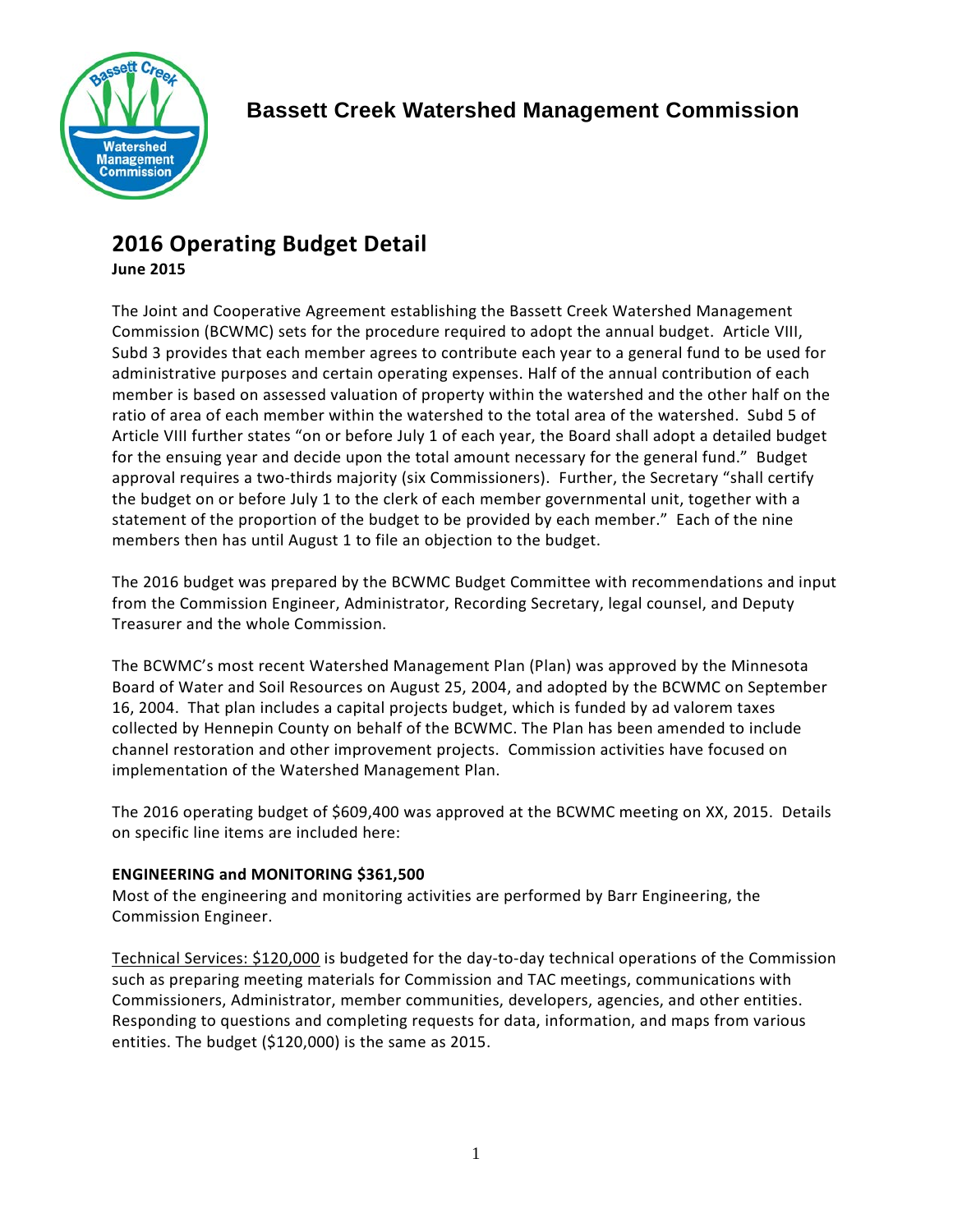Development/Project Reviews: \$65,000 is budgeted to perform technical reviews of developments within the watershed. The cost of reviews is largely offset by review fees (see revenue table). In 2013, the Commission increased review fees to recoup a larger proportion of the costs of reviews.

Non-fee and Preliminary Reviews: \$15,000. This was a new budget item in 2015 aimed at covering the costs of reviews for which either the Commission does not receive an application fee or it's too early in the process to have received an application fee. The amount is based on an analysis of 2013 reviews. This line item will allow the Commission to better track how well the fees they receive for reviews match up with the actual costs of those reviews. This item includes reviews of MnDOT projects and light rail projects and some technical assistance such as providing models for projects and/or attending technical input meetings.

Commission and TAC Meetings: \$13,000 is budgeted to cover the cost of the Commission Engineer to attend monthly Commission meetings and TAC meetings. Amount is based on 18 meetings including 12 Commission meetings and 6 TAC meetings.

Survey and Studies: \$25,000 is budgeted for Commission-directed special studies, surveys and model use, as needed. This budget can also be used to cover unanticipated issues, questions and other items that arise during the year. Past work has included watershed tours, Medicine Lake outlet work, etc. The Budget Committee recommended adding \$5,000 to this line item (for a total of \$25,000) to develop an aquatic plant management task force to study and develop policies for future Commission involvement in aquatic plant management.

Water Quality & Monitoring: \$76,000 Includes detailed monitoring of Medicine Lake, Crane Lake and Northwood Lake (\$66,000), and for general water quality requests (\$10,000); lake monitoring includes monitoring two locations on Medicine Lake, and one location each at Crane Lake and Northwood Lake on 12 occasions (Medicine Lake) or six occasions (Crane Lake and Northwood Lake) for selected parameters (total phosphorus, soluble reactive phosphorus, total nitrogen, pH and chlorophyll a), sample analysis, phytoplankton and zooplankton collection and analysis, an aquatic plant survey (two occasions), and preparation of a final report. Estimate includes lowered costs due to cooperation with Three Rivers Park District (TRPD) and City of Minnetonka.

TRPD will on Medicine Lake: 1) perform all of the sampling at both monitoring sites (main and SW Basin), including collection of chemical samples, phytoplankton (algae), and zooplankton samples; 2) charge the BCWMC for the sample collection at the SW Basin site (as they don't usually sample that site); 3) perform the chemical analyses for the samples collected at both sites; and 4) charge the BCWMC for the chemical analysis of the samples collected from the SW Basin.

BCWMC will on Medicine Lake: 1) perform the phytoplankton and zooplankton analysis/identification; 2) perform, via a subcontract with Endangered Resource Services, LLC, the aquatic plant survey; 3) compile and analyze the data (e.g., graphs, tables); and 4) prepare report.

City of Minnetonka will on Crane Lake: 1) perform all of the sampling at the monitoring site, including collection of chemical samples, phytoplankton (algae), and zooplankton samples; and 2) pay for the chemical analysis of the samples.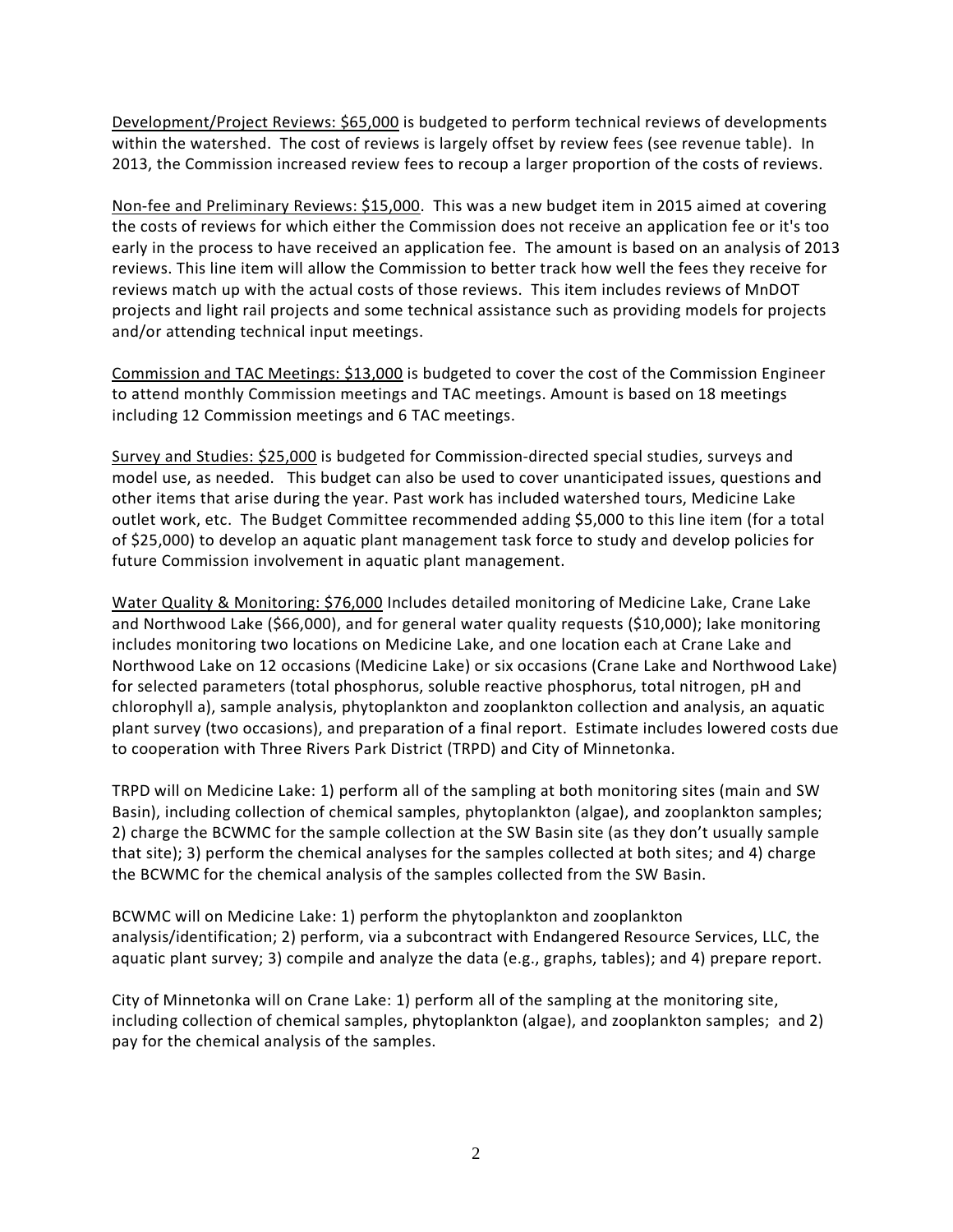BCWMC will on Crane Lake: 1) perform the phytoplankton and zooplankton analysis/identification; 2) perform, via a subcontract with Endangered Resource Services, LLC, the aquatic plant survey; 3) compile and analyze the data (e.g., graphs, tables); and 4) prepare report.

BCWMC will on Northwood Lake: 1) collect and analyze samples, 2) perform the phytoplankton and zooplankton analysis/identification; 3) perform, via a subcontract with Endangered Resource Services, LLC, the aquatic plant survey; 4) compile and analyze the data (e.g., graphs, tables); and 5) prepare report.

General water quality requests may include responding to or addressing the following issues: proposed impairments, chloride TMDL (including reviewing final TMDL or involvement in developing implementation plan); bacteria TMDL implementation plan review; coordination with MPCA regarding potential future stressor identification analysis for biota (fisheries) impairment; concerns over algae blooms; invasive species identification/concerns; aeration concerns; Commission and/or TAC curiosity regarding new water quality treatment practices.

Shoreland Habitat Monitoring: \$6,000 is budgeted to begin a shoreland habitat monitoring program. With input from the TAC and Commission later in 2015 and early 2016 to develop this program, it could begin during the field season in 2016. It would dovetail with the Commission's existing lake monitoring in 2016, but would start with just one lake (Northwood Lake is recommended) to keep costs down. Possible elements of the program include:

- Evaluate habitat quality within the submergent, emergent, and upland buffer vegetation zones
- Evaluate the lake for sedimentation and shoreline erosion problems
- Evaluate wildlife habitat characteristics based on diversity of native plant communities present within each vegetation zone and an assessment of wetland functions and values
- Perform floristic quality assessment and a four-tiered rating system (poor, moderate, high, and excellent)
- Identify private versus public ownership of shoreline parcels (a nice map!)
- Identify possible locations for restoration and preservation

Water Quantity: \$11,500 is budgeted for work associated with the Commission's lake and stream level gauging program. Readings from this program have been valuable to member communities for planning future development and as documentation of the response of surface waters to precipitation events or droughts. The program also includes periodic surveys of benchmarks to ensure consistency with past readings.

- The 2016 lake gauging program will consist of measuring water levels on Medicine Lake, Sweeney Lake, Parkers Lake, Westwood Lake, Crane Lake (Ridgedale Pond), and Northwood Lake. The Bassett Creek Park Pond and Wirth Park storage areas will also be included for monitoring. Two readings per month will be taken during the period April 1, 2016 through September 30, 2015. One reading per month will be taken during the period October 1, 2016 through March 31, 2017.
- The 2016 stream gauging program will consist of periodically reading stages, or gauging the stream, at the new tunnel entrance, at the Theodore Wirth Park/T.H. 55 outlet structure, at Highway 100 (main stem), at Wisconsin Avenue, at Sweeney Lake, at Medicine Lake outlet, at Winnetka Avenue (north branch), at 26th Avenue (Plymouth Creek fish barrier), and at other selected locations during periods of high flow.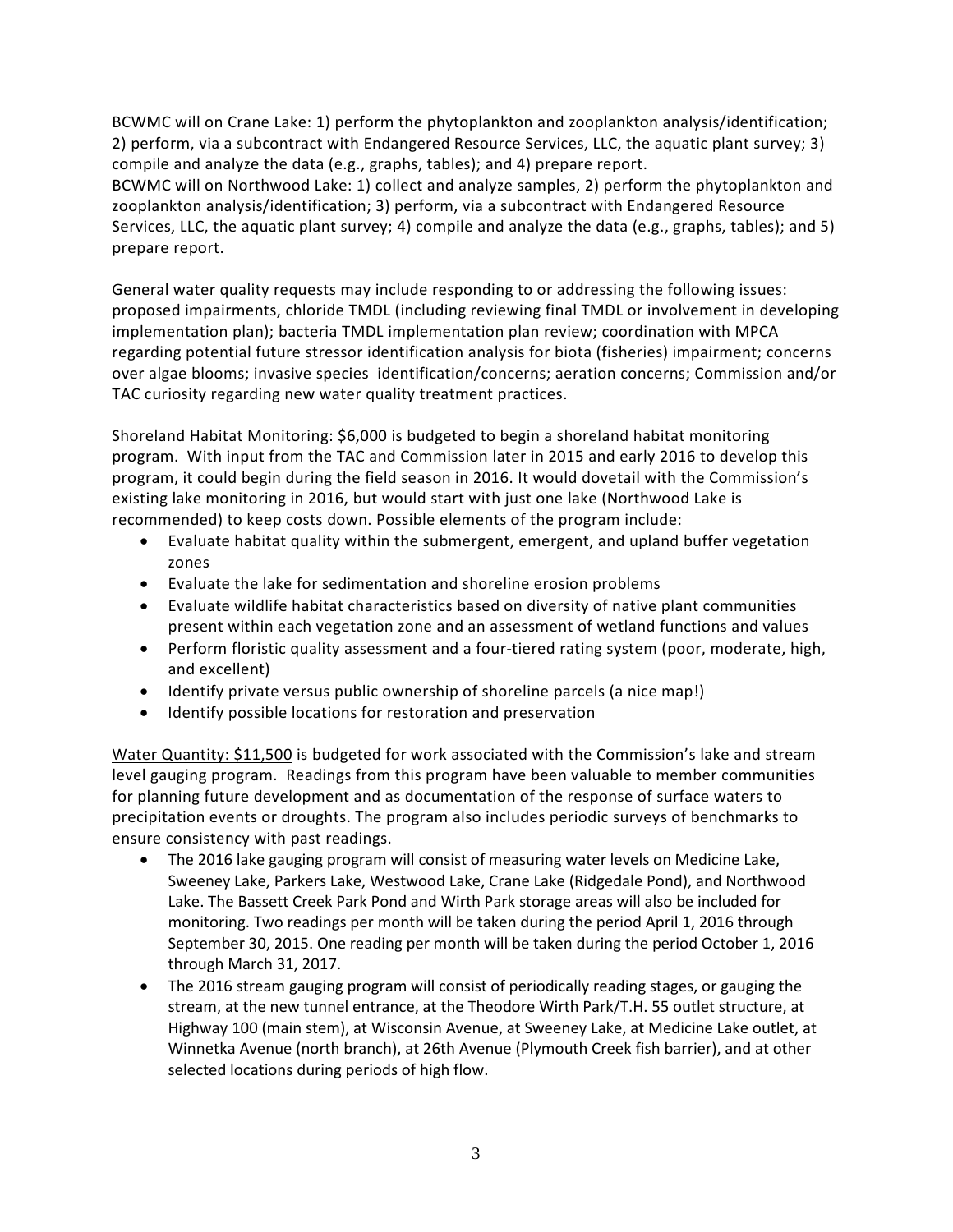Watershed Inspections: \$1,000 The TAC and Budget Committee recommend ending the Commission's Watershed Inspection program in mid-2013 due to duplication with activities required by the member cities. Through this program, the Commission inspected (monthly) those developments that were reviewed through the Commission's project review program for appropriate sediment and erosion control measures. Inspection reports were sent to the cities. When the program began, cities were not required to inspect developments for erosion and sediment control measures. Now, the cities are required by the MPCA to make these inspections on a weekly basis. Some budget remains here to provide, as requested by the Commission, some oversight of city inspection activities (reports of inspections are available from each city), and for inspecting projects such as County highway and MnDOT projects.

Annual Flood Control Project Inspections: \$10,000 is budgeted to perform regular inspections of flood control project features completed by the Commission between 1974 and 1996. The objective of the inspection program is to find and address erosion, settlement, sedimentation, and structural issues as well as looking for maintenance needs. In accordance with the Bassett Creek Flood Control Project Operation and Maintenance Manual (except as noted), the following project features require annual inspection:

**Minneapolis:**

- Conduit (Double Box Culvert) inspect double box culvert every five years (2004, 2009, 2014, 2019 …)
- Deep Tunnel dewater and inspect tunnel every 20 years. This inspection was performed during 2008; the next inspection will be 2028
- Old Tunnel (not included in BCWMC inspection program)
- Open Channel

#### **Golden Valley**

- Highway 55 Control Structure & Ponding Area
- Golden Valley Country Club Embankment (Box Culvert, Overflow Weir, and downstream channel)
- Noble Avenue Crossing
- Regent Avenue Crossing
- Westbrook Road Crossing
- Wisconsin Avenue Crossing
- Minnaqua Drive Bridge Removal

#### **Crystal**

- Box Culvert and Channel Improvements (Markwood Area)
- Edgewood Embankment with Ponding
- Highway 100/Bassett Creek Park Pond
- 32nd Avenue Crossing
- Brunswick Avenue Crossing
- 34th Avenue Crossing
- Douglas Drive Crossing
- Georgia Avenue Crossing
	- 36th-Hampshire Avenue Crossing
- Channel Improvements

**Plymouth**

- Medicine Lake Outlet Structure
- Plymouth Fish Barrier

Activities under this budget line item should be offset by a transfer from the long-term maintenance fund for flood control projects (see revenue table).

Municipal Plan Review: \$2,000 is budgeted to review amendments to member cities' local water management plans and adjacent WMOs. The Commission Engineer anticipates that most cities will submit revised local water management plans in 2017 to reflect requirements in the 2015 BCWMC Watershed Management Plan. (Therefore, this line item will need to be higher I 2017.)

Watershed Outlet Monitoring Program: \$17,000 is budgeted to continue collecting water quality and quantity data at the WOMP station in cooperation with the Metropolitan Council. The Commission assumed water monitoring responsibility at this site in 2013. In 2013 - 2015, the Commission contracted with Wenck Associates to perform the monitoring (\$11,000). Barr continues to perform data management tasks including assistance with maintaining the rating curve for this site (\$6,000). The same is budgeted in 2016, assuming a similar contract for monitoring.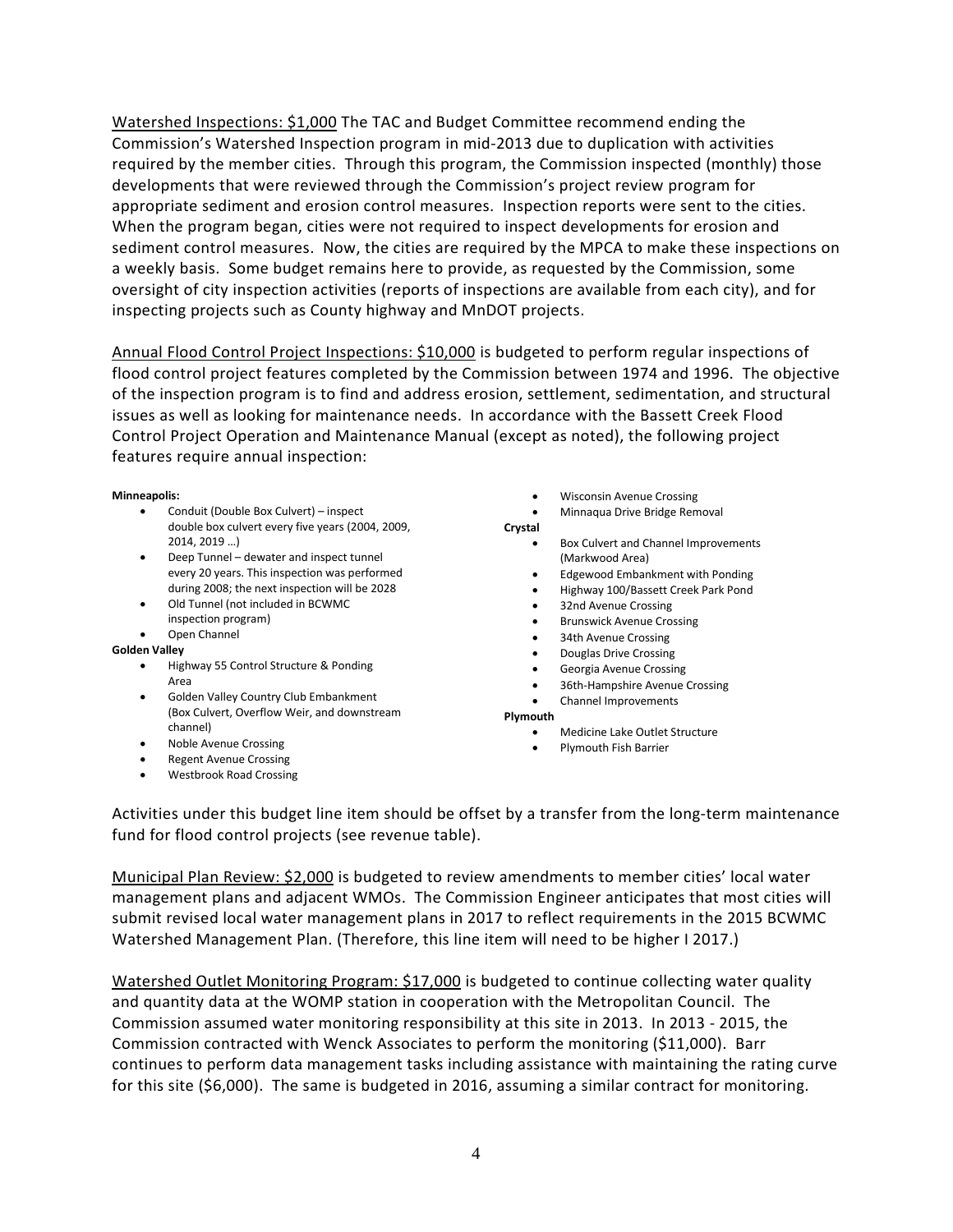Some of these costs are offset by an annual \$5,000 reimbursement from the Met Council (see revenue table).

### **PLANNING \$0:**

Although work on the XP-SWMM phase II project will begin in 2015 and continue in 2016, the Commission took action at their April 16, 2015 meeting to use Flood Control Project Long Term Maintenance Funds in 2015 (\$103,000). The Budget Committee recommends the use of \$158,000 from Long Term Maintenance Funds for the remainder of the project in 2016. Any State or Federal funding secured for this project will offset the withdrawals from the Long Term Maintenance Fund. In 2015, the Commission will complete its Next Generation Watershed Management Plan so there is nothing to budget for that item.

#### **ADMINISTRATION \$131,400**

These items relate to the day-to-day non-technical operations of the Commission.

Administrator: \$62,000 is budgeted and assumes 77 hours per month at \$67/hr of watershed administration activities to be performed through a contract with a consultant (such as Keystone Waters, LLC in 2013 - 2015). No change in hourly rate or total budget as 2015.

Legal: \$18,500 is budgeted to cover routine legal services including attending Commission meetings, reviewing agendas, and developing or reviewing contracts. No change in hourly rate or total budget as 2015.

Financial Management: \$3,200 is budgeted to cover services provided by the Commission's Deputy Treasurer at the City of Golden Valley including preparing monthly financial reports and checks to vendors, coordinating with the auditor, and tracking and reporting expenses/revenues of various funds and capital projects.

Audit, Insurance and Bond, Line 27: \$15,500 is budgeted for the annual audit as required by State law, as well as liability insurance and bonding.

Convert Historic Paper Files to Electronic/Data Management: \$5,000. This was a new line item in 2015 to cover the cost of converting the BCWMC historic paper files to electronic format to better preserve and track these documents. In 2016, this work may need to be continued along with contracting with a service to house paper and/or electronic data and information.

Meeting Catering Expenses: \$2,200 is budgeted to provide a light breakfast at Commission meetings.

Admin Services: \$25,000 is budgeted for the recording secretary, printing, and postage. This line item is lower than previous years due to the Administrator taking on some of the tasks previously performed by the recording secretary. The figure for 2016 is based on actual expenses in 2014.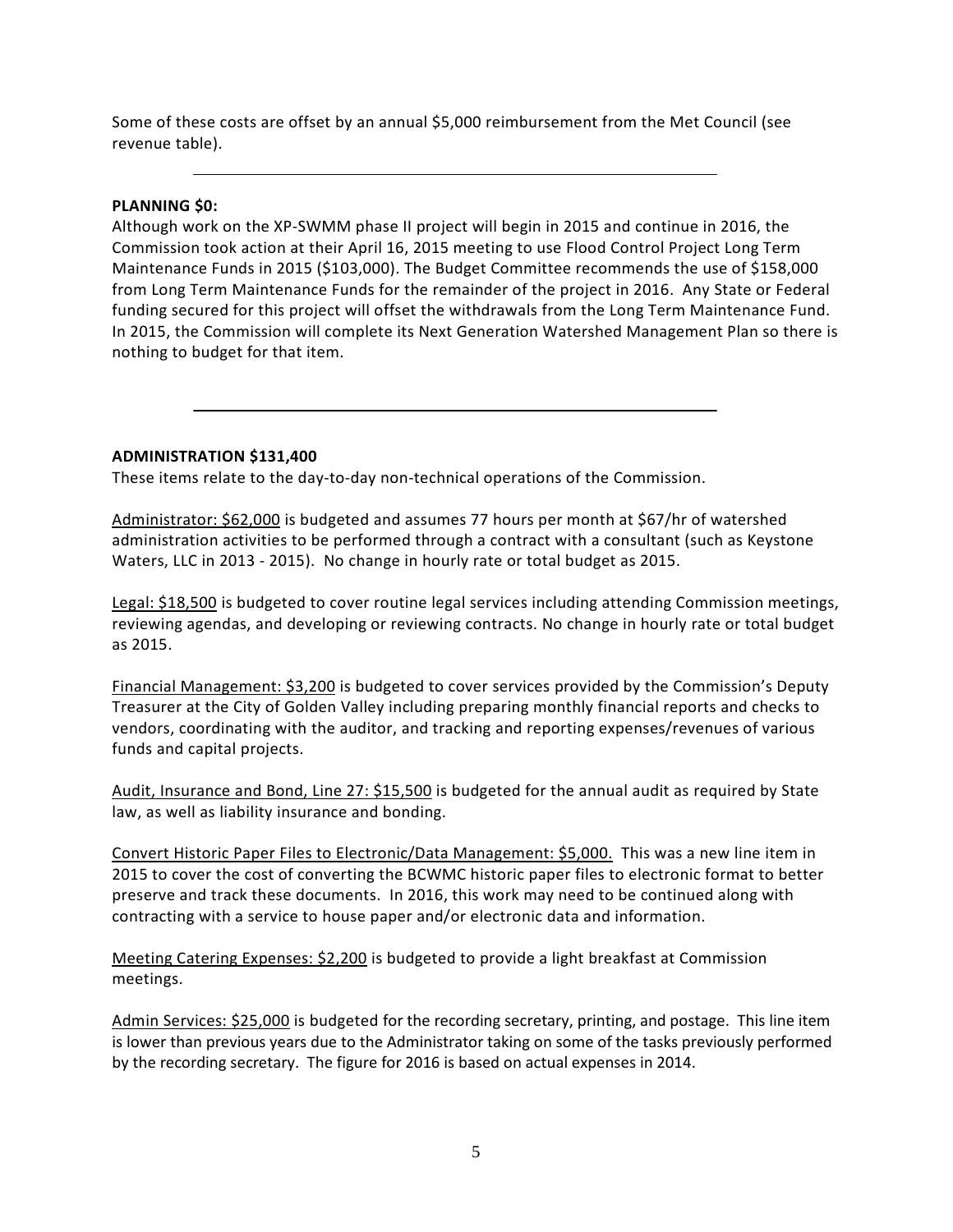### **OUTREACH and EDUCATION \$46,500**

These items relate to outreach and education activities as outlined in the Commission's Education and Outreach Plan.

Publications/Annual Report: \$2,500 is budgeted to develop and distribute the Commission's Annual Report, as required by State Rule.

Website: \$3,500 is budgeted for website hosting fees (\$330); consultant assistance with website framework upgrades (\$660); and consultant assistance with additions or adjustments to functionality, special layout assistance, or use/purchase of a new widget, etc. (\$2,510).

Demonstration/Education Grants: \$0 This activity is currently suspended.

Watershed Education Partnerships: \$15,500 is budgeted to support the programs of partnering organizations including Metropolitan Council's Citizen Assisted Monitoring Program to support volunteer monitoring on watershed lakes (\$5,000, through annual contract), Hennepin County's River Watch Program to support high school students monitoring streams and creeks in the watershed (\$2,000, through contract), Metro WaterShed Partners to support the MN Clean Water Campaign and other programming (\$3,500 contribution), Freshwater Society (\$2,000 contribution), Metro Blooms to support raingarden workshops in the watershed (\$3,000 through Shingle Creek WMO as coordinator).

Education and Public Outreach: \$22,500 is budgeted for administration and educational programs through the West Metro Water Alliance (WMWA) as well as funding for event space, display materials and maintenance, WQ survey & quiz, seed packets, road signs at creek crossings, and educational materials and other activities or supplies.

Public Communications: \$2,500 is budgeted for public notices for Commission and committee meetings.

#### **MAINTENANCE FUNDS \$50,000**

Each year, funding is set aside in long-term funds to help offset the costs of larger, future projects.

Erosion/Sediment (Channel Maintenance): \$25,000 for creek and stream bank erosion repair and sediment removal projects that are not funded as a channel restoration project through the BCWMC's Capital Improvement Program. The 2015 BCWMC Watershed Management Plan (Section XXX) calls for the BCWMC to use the Creek and Streambank Trunk System Maintenance, Repair and Sediment Removal Fund to finance:

- Maintenance and repairs needed to restore a creek or streambank area to the designed flow rate.
- Work needed to restore a creek or streambank area that has either resulted in damage to a structure, or where structural damage is imminent, based on an assessment of benefits.
- Portion of a project that provides BCWMC benefits, including reduced potential for flooding, mitigation of water quality impairment, or minimizing the potential for water quality impairment.
- BCWMC's share of maintenance projects to be applied for by the cities that have a regional benefit, or to partially fund smaller, localized projects that cities wish to undertake.